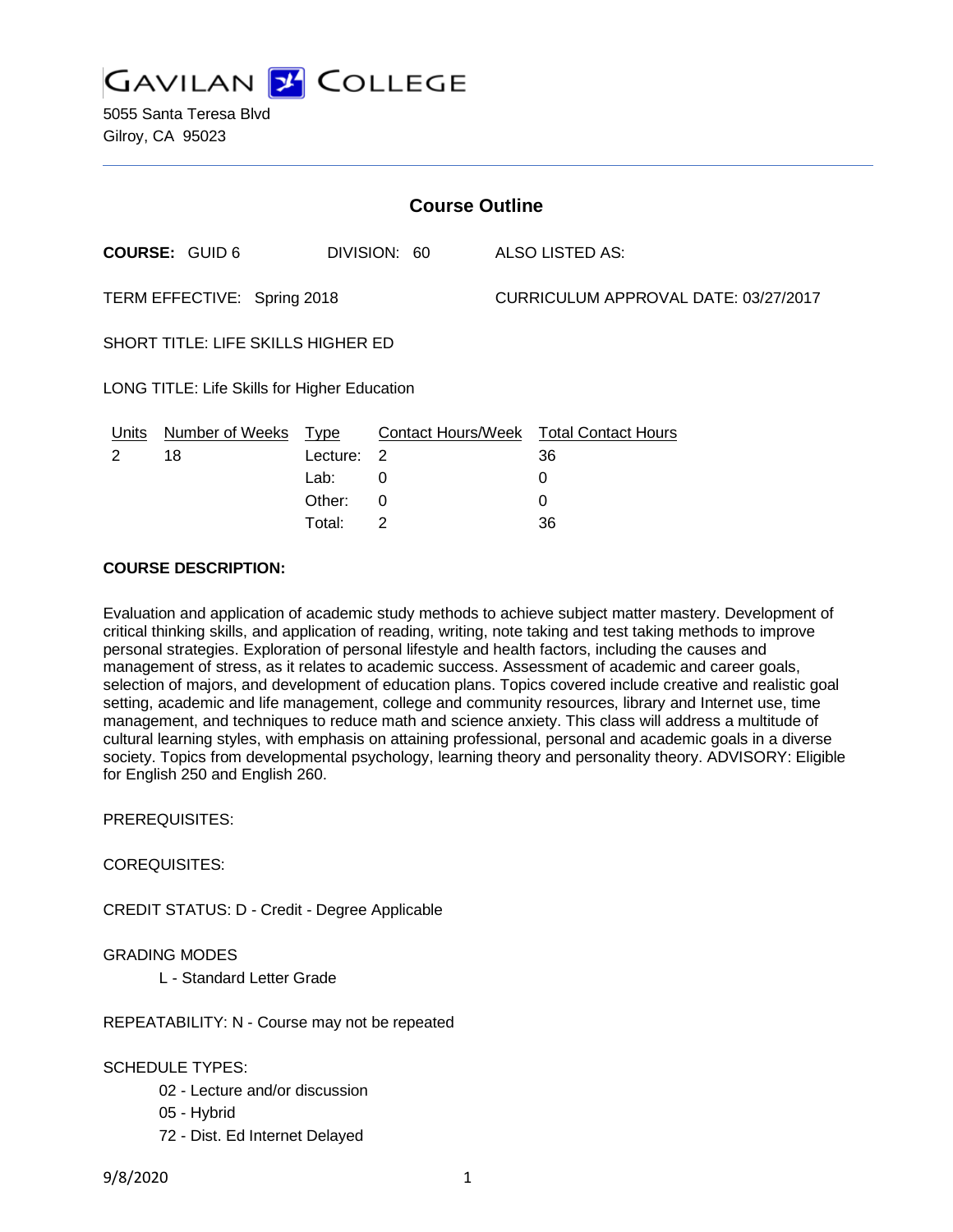# **STUDENT LEARNING OUTCOMES:**

1. Students will identify personal lifestyle and life balance, as well as assess health factors and levels of personal stress, as affected by culture, race, gender, disability and sexual orientation and how these factors relate to academic success.

Measure of assessment: homework, written exam/quiz, group discussions, written report

Year assessed, or planned year of assessment: 2018

Semester: Spring

2. Students will examine career aspirations and life goals as they relate to their own cultural framework through exploration of campus resources and the development of a comprehensive education plan.

Measure of assessment: homework, written exam/quiz, group discussions, written report

Year assessed, or planned year of assessment: 2019

Semester: Spring

3. Students will apply critical thinking, reading and writing processes to gain comprehensive understanding of academic subjects and learning styles, with the aim to improve study habits and learn anxiety-reducing techniques in various settings.

Measure of assessment: homework, written exam/quiz, group discussions, written report Year assessed, or planned year of assessment: 2020

Semester: Spring

4. Student will discuss issues of intercultural communication with an academic and professional environment

Measure of assessment: homework, written exam/quiz, group discussions, written report

Year assessed, or planned year of assessment: 2021

Semester: Spring

This SLO addresses cultural diversity: true

## **CONTENT, STUDENT PERFORMANCE OBJECTIVES, OUT-OF-CLASS ASSIGNMENTS**

Curriculum Approval Date: 03/27/2017

WEEK 1 2 HOURS

Objective: Examine learning strategies and styles, Identify preference among learning styles and apply strategies to support learning when teaching styles differ from preference, Discuss learning styles as they relate to socio-economic and cultural groups

Lecture/Group Work: Orientation to the course, introduction, learning theories, Assignment: Read appropriate chapter in text. Complete group activity and lecture related worksheets, web searches WEEK 2 2 HOURS

Objective: Assess personal concept of time, Develop time management strategies and learn how to adjust daily, weekly, quarterly schedules to balance life style, Define long term, short term and immediate goals: examine decision-making strategies and assess the value of decision-making and importance of goal setting. Lecture/Group work: Time Management, Procrastination, Motivation Assignments: Read relevant chapter in text, Complete lecture related worksheets, group activity, and web searches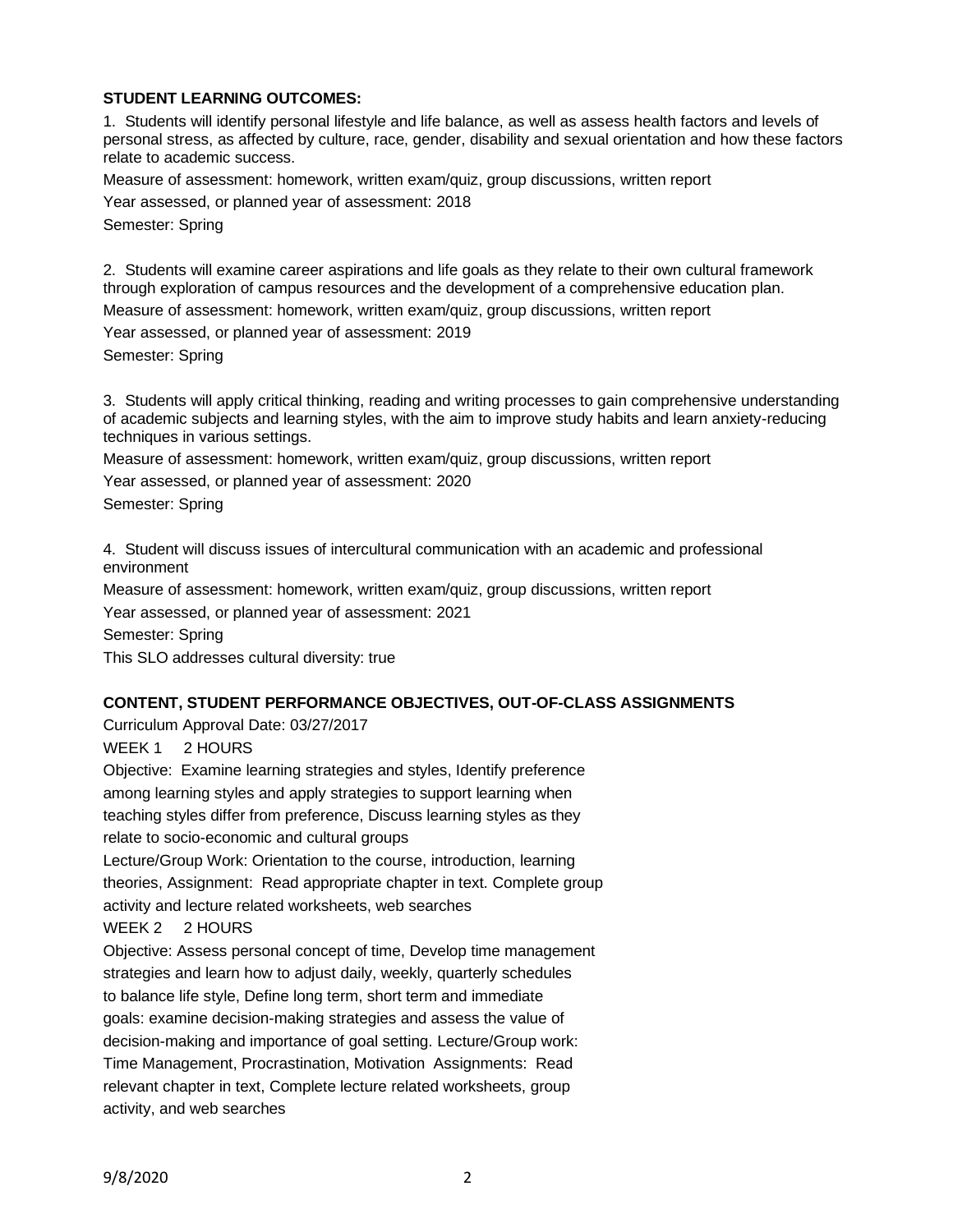## WEEK 3 2 HOURS

Objective: Define difference between short-term and long-term memory, Examine and apply techniques to increase retention such as mnemonic devices, acronyms, visualizations and concentration techniques. Lecture/Group work: Memory and memory enhancement techniques Assignments: Read relevant chapter in text, complete lecture related worksheets, group activity and web searches

### WEEK 4 2 HOURS

Objective: Identify differences between narrative and expository text Develop and apply pre-reading techniques: learning to read information text; Learn to locate the main idea by identifying organizational patterns of a text Lecture/Group work: Reading comprehension strategies Assignments: Read relevant chapter in text, complete lecture related worksheets, group activity and web searches

#### WEEK 5 2 HOURS

Objective: Examine and apply outline formatting methods: organizing information from text and lecture, Examine and apply the Cornell Method: specific method of effective note-taking, Examine and apply visual mapping strategies: organizing information for visual learners, Examine and apply active listening techniques to identify cues which indicate important material during lectures, Incorporate new vocabulary from lectures/texts Lecture/Group Work: Note taking strategies Assignments: Read relevant chapter in text, complete lecture related worksheets, group activity and web searches

### WEEK 6 2 HOURS

Objective: Examine and apply strategies to taking subjective and objective tests, Investigate alternate resources for problem solving techniques Lecture/Group Work: Test Taking Techniques Assignments: Read relevant chapter in text, complete lecture related worksheets, group activity and web searches

#### WEEK 7 2 HOURS

Objective: Define characteristics and causes of math and science anxiety, Identify obstacles that affect learning such as previous experiences in math and science classes, Examine individual beliefs to evaluate his/her degree of math and science anxiety such as selfdefeating thoughts before and during tests, Recognize individual patterns and attitudinal systems such as defense mechanisms that contribute to math and science anxiety, Learn techniques such as individualized preparation, practice tests exercises, inner communication skills, biofeedback and physical response conditioning to stress factors, Apply techniques and identify successful strategies through various exercises such as journal writing before and after taking tests. Discuss the effects that math and science anxiety has on intellectual development and balance, Discuss learning disabilities issues and support services available on campus Lecture/Group Work: Apply Learning techniques to reduce math and science anxiety in various settings. Assignments: Read relevant chapter in text, complete lecture related worksheets, group activity and web searches

9/8/2020 3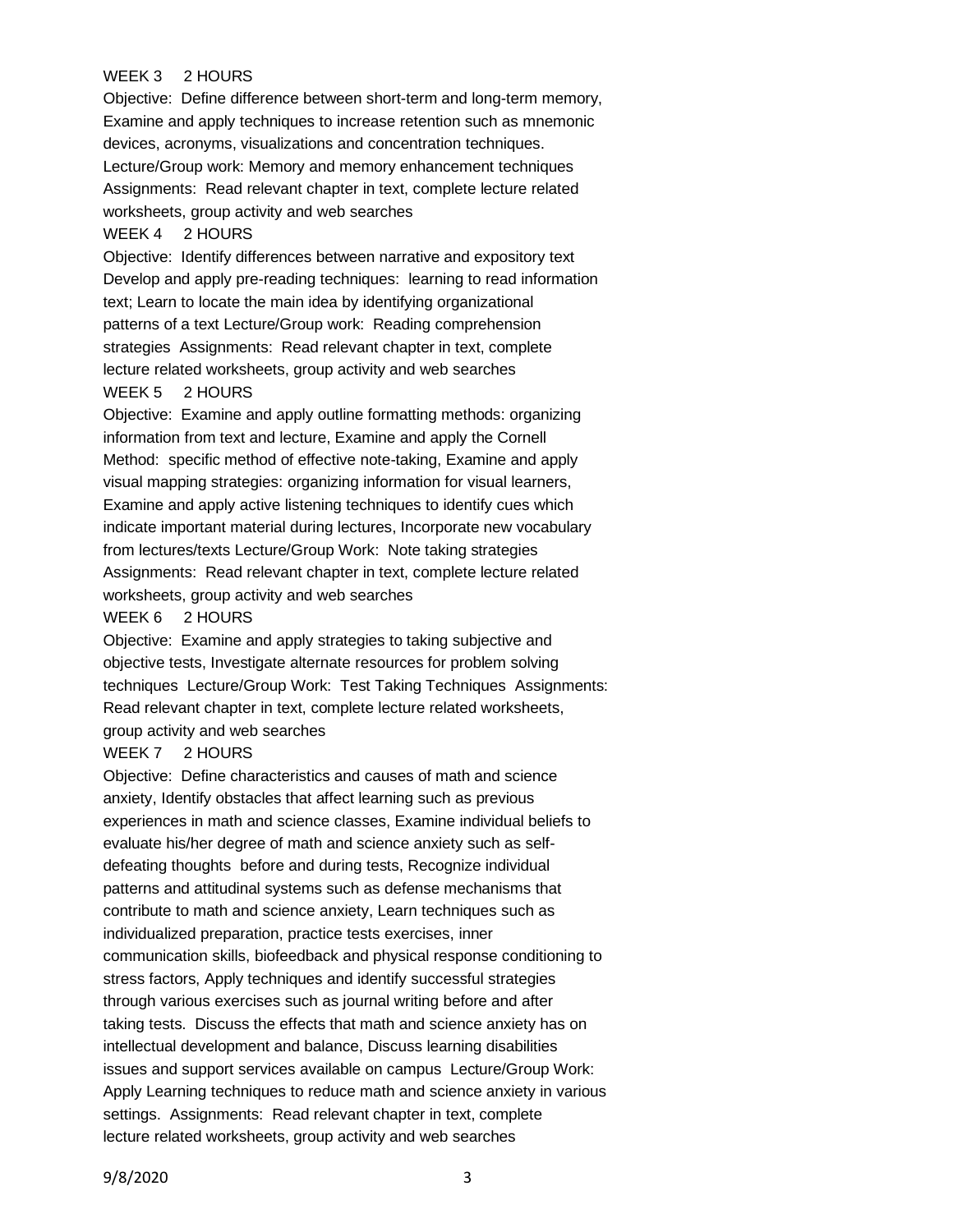### WEEK 8 2 HOURS

Objective: Examine the processes of critical thinking including: recall, translation, interpretation, application, analysis, synthesis and evaluation, Develop critical thinking skills through individual and group exercises, problem solving using case studies and self-analysis, Lecture/Group Work: Critical thinking and problem solving - including how to think critically about texts Assignments: Read relevant chapter in text, complete lecture related worksheets, group activity and web searches

WEEK 9 1 HOUR

## 1 HOURS

Review for midterm/ Midterm

#### WEEK 10 2 HOURS

Objective: Discuss issues of intercultural communication within an academic and professional environment Lecture/group work: Effective communication techniques in the classroom Assignments: Read relevant chapter in text, complete lecture related worksheets, group activity and web searches

#### WEEK 11 2 HOURS

Objective: Discuss issues of campus diversity including: gender, sexual orientation, ageism, race and class, Examine student-student and faculty-student interactions, Networking with other students, Speaking and listening in the classroom, Discuss instructor requirements and student responsibilities. Lecture/group work: Living with diversity Assignments: Read relevant chapter in text, complete lecture related worksheets, group activity and web searches

#### WEEK 12 2 HOURS

Objective: Identify and discuss the different educational philosophies and mission of the UC, CSU, and select private transfer institutions, Discuss importance of general education and major course requirements Discuss university requirements for admissions and transfer Identify and utilize campus resources such as Learning Resource, Tutorial , Career and Transfer Centers, Develop individual education plan bases on education/career goal Lecture/group work: Examine educational and campus resources; develop individual educational plan Assignments: Read relevant chapter in text, complete lecture related worksheets, group activity, and web searches

### WEEK 13 2 HOURS

Objective: Discuss the need for life balance, Examine diet, sleep and exercise programs, Identify personal lifestyles, Discuss self esteem and academic success, Discuss and exam definitions, causes, symptoms of stress, including stress related to general issues concerning culture, race, gender, disability and sexual orientation, Discuss alcohol and drug awareness Lecture/Group work: Life balance and assess health factors and how these factors relate to academic success Assignments: Read relevant chapter in text, complete lecture related worksheets, group activity, and web searches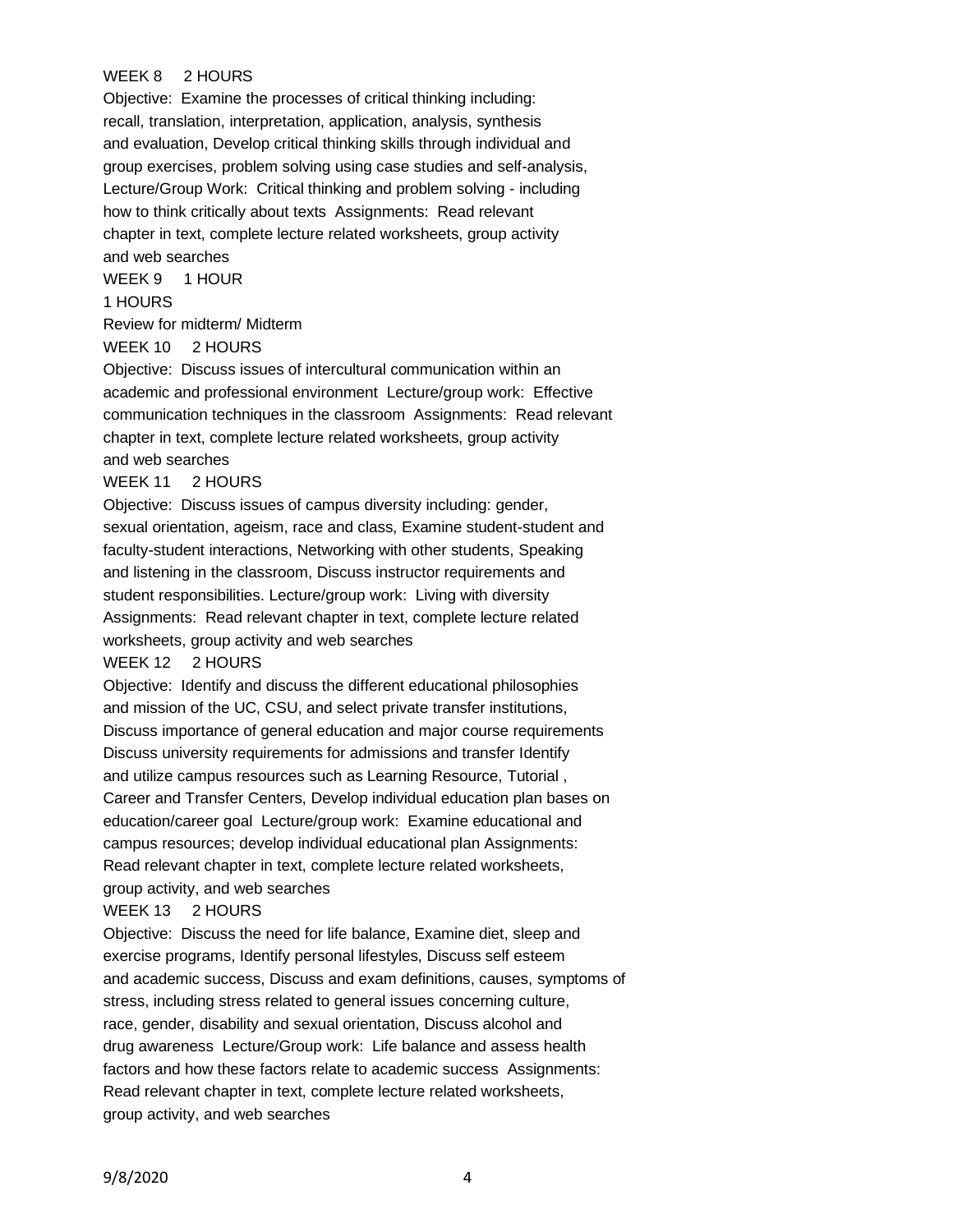# WEEK 14 2 HOURS

Objective: Discuss personal wellness issues and theories from developmental psychology, personality theory as areas of study within the field of counseling. Lecture/group work: Maslow's Self actualization Theory, Cultural Identity Theory, Personality Theory, Rational psychology Assignments: Read relevant chapter in text, complete lecture related worksheets, group activity, and web searches WEEK 15 2 HOURS Objective: Examine college catalog, policies, transfer information, graduation requirements, student responsibilities Discuss transfer responsibilities Lecture/group work: Importance of a college catalog and use Assignments: Read relevant chapter in text, complete lecture related worksheets, group activity, and web searches WEEK 16 2 HOURS Objective: Examine community resources to support academic success, Discuss internships, work experience, scholarships, community service Lecture/Group work: Community Resources from all service areas Assignments: Read relevant chapter in text, complete lecture related worksheets, group activity, web searches WEEK 17 2 HOURS Portfolio Presentations and Review WEEK 18 2 HOURS Final Included in Content section of course outline.

### **METHODS OF INSTRUCTION:**

Lecture, small and large group activities, discussions, demonstrations, and web searches.

### **METHODS OF EVALUATION:**

Writing assignments Percent of total grade: 15.00 % 15% - 25% Written homework; Reading reports; Essay exams Problem-solving assignments Percent of total grade: 20.00 % 20% - 20% Homework problems; Quizzes; Exams Skill demonstrations Percent of total grade: 20.00 % 20% - 20% Class performance; Performance exams Objective examinations Percent of total grade: 20.00 % 20% - 20% Multiple choice; True/false; Matching items; Completion Other methods of evaluation Percent of total grade: 15.00 % 15% - 25% Portfolio, Presentations